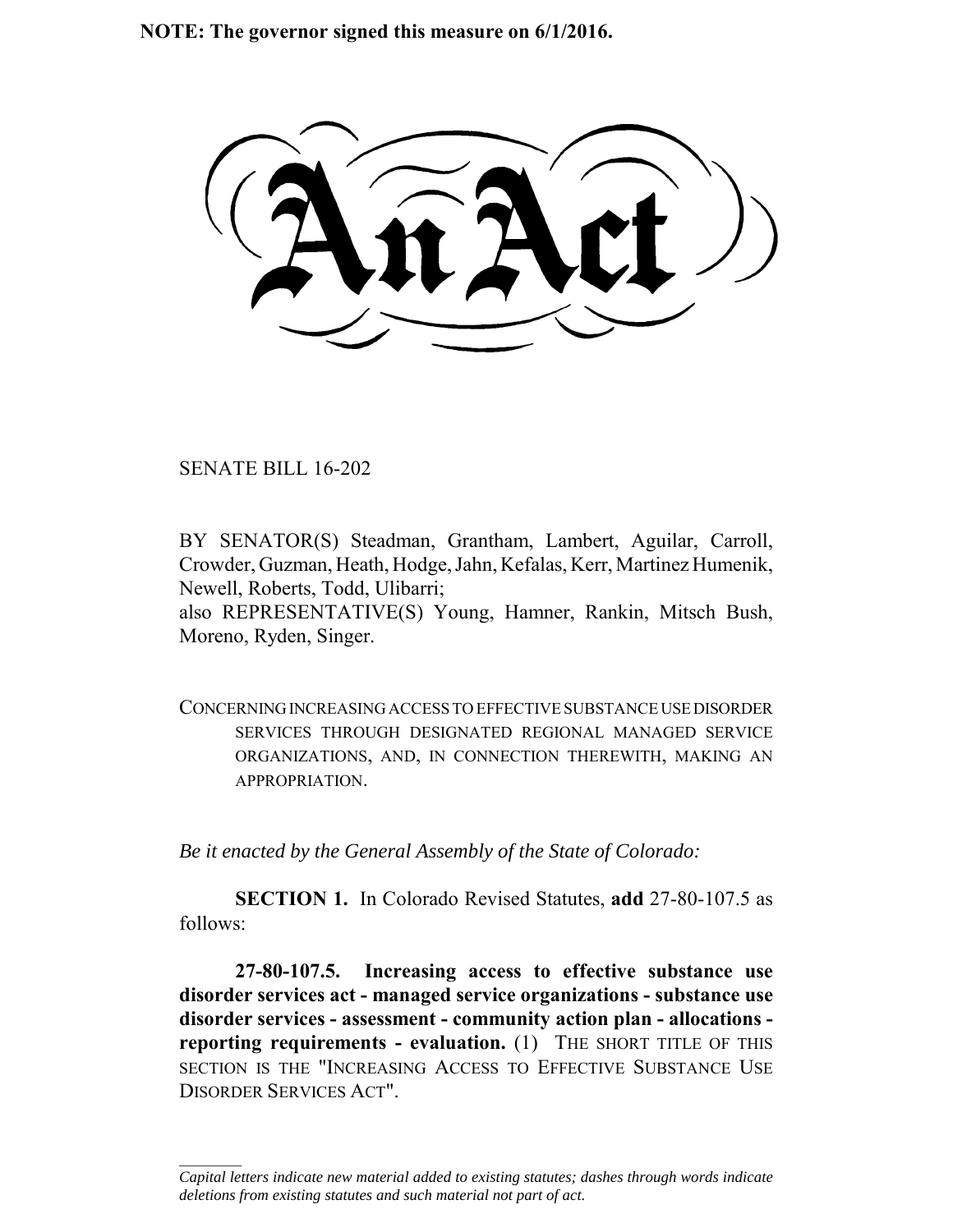(2) ON OR BEFORE FEBRUARY 1, 2017, EACH MANAGED SERVICE ORGANIZATION DESIGNATED PURSUANT TO SECTION 27-80-107 SHALL ASSESS THE SUFFICIENCY OF SUBSTANCE USE DISORDER SERVICES WITHIN ITS GEOGRAPHIC REGION FOR ADOLESCENTS AGES SEVENTEEN AND YOUNGER, YOUNG ADULTS AGES EIGHTEEN THROUGH TWENTY-FIVE, PREGNANT WOMEN, WOMEN WHO ARE POSTPARTUM AND PARENTING, AND OTHER ADULTS WHO ARE IN NEED OF SUCH SERVICES. DURING THE COMMUNITY ASSESSMENT PROCESS, EACH MANAGED SERVICE ORGANIZATION SHALL SEEK INPUT AND INFORMATION FROM APPROPRIATE ENTITIES, SUCH AS COMMUNITY MENTAL HEALTH CENTERS, BEHAVIORAL HEALTH ORGANIZATIONS, COUNTY DEPARTMENTS OF HUMAN OR SOCIAL SERVICES, LOCAL PUBLIC HEALTH AGENCIES, SUBSTANCE USE DISORDER TREATMENT PROVIDERS, LAW ENFORCEMENT AGENCIES, PROBATION DEPARTMENTS, ORGANIZATIONS THAT SERVE VETERANS OR HOMELESS INDIVIDUALS, AND OTHER RELEVANT STAKEHOLDERS. THE COMMUNITY ASSESSMENT MUST INCLUDE AN ANALYSIS OF EXISTING FUNDING AND RESOURCES WITHIN THE COMMUNITY TO PROVIDE A CONTINUUM OF SUBSTANCE USE DISORDER SERVICES, INCLUDING PREVENTION, INTERVENTION, TREATMENT, AND RECOVERY SUPPORT SERVICES, FOR ADOLESCENTS AGES SEVENTEEN AND YOUNGER, YOUNG ADULTS AGES EIGHTEEN THROUGH TWENTY-FIVE, PREGNANT WOMEN, WOMEN WHO ARE POSTPARTUM AND PARENTING, AND OTHER ADULTS WHO ARE IN NEED OF SUCH SERVICES.

(3) (a) ON OR BEFORE MARCH 1, 2017, EACH MANAGED SERVICE ORGANIZATION THAT HAS COMPLETED A COMMUNITY ASSESSMENT PURSUANT TO SUBSECTION (2) OF THIS SECTION SHALL PREPARE AND SUBMIT IN ELECTRONIC FORMAT TO THE DEPARTMENT AND THE DEPARTMENT OF HEALTH CARE POLICY AND FINANCING A COMMUNITY ACTION PLAN TO INCREASE ACCESS TO EFFECTIVE SUBSTANCE USE DISORDER SERVICES, REFERRED TO IN THIS SECTION AS THE "COMMUNITY ACTION PLAN". THE COMMUNITY ACTION PLAN MUST SUMMARIZE THE RESULTS OF THE COMMUNITY ASSESSMENT AND INCLUDE A DESCRIPTION OF HOW THE MANAGED SERVICE ORGANIZATION WILL UTILIZE ITS ALLOCATION OF FUNDING FROM THE MARIJUANA TAX CASH FUND CREATED IN SECTION 39-28.8-501,C.R.S., TO ADDRESS THE MOST CRITICAL SERVICE GAPS IN ITS GEOGRAPHIC REGION AND A TIMELINE FOR IMPLEMENTATION OF THE COMMUNITY ACTION PLAN.

(b) A MANAGED SERVICE ORGANIZATION MAY PERIODICALLY UPDATE ITS COMMUNITY ACTION PLAN TO REFLECT CHANGES IN

## PAGE 2-SENATE BILL 16-202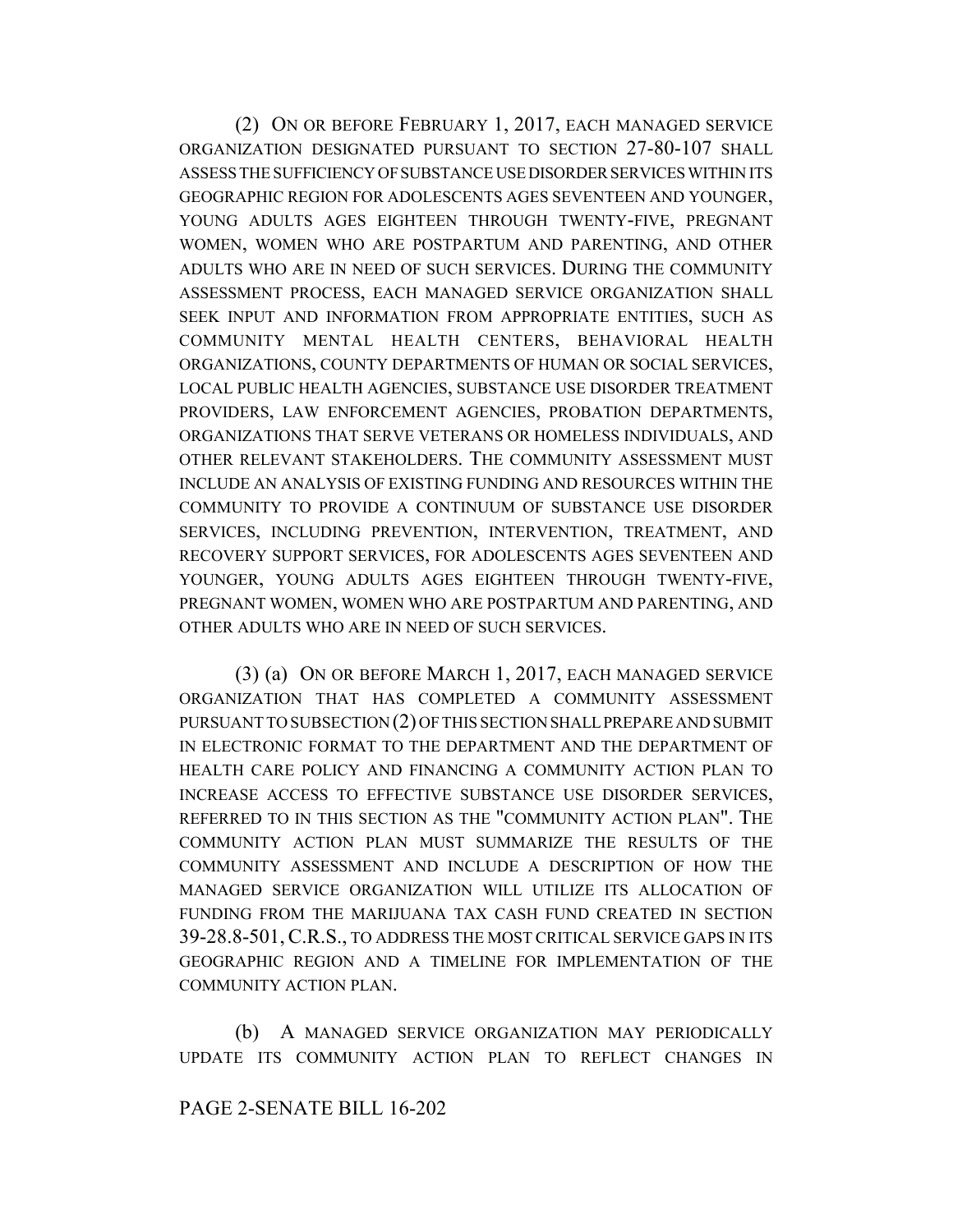COMMUNITY NEEDS AND PRIORITIES. ANY SUCH UPDATED PLAN MUST BE SUBMITTED IN ELECTRONIC FORMAT TO THE DEPARTMENT AND THE DEPARTMENT OF HEALTH CARE POLICY AND FINANCING.

(c) ON OR BEFORE MAY 1, 2017, THE DEPARTMENT SHALL POST THE COMMUNITY ACTION PLANS FROM THE MANAGED SERVICE ORGANIZATIONS DEVELOPED PURSUANT TO PARAGRAPH (a) OF THIS SUBSECTION (3) ON ITS WEBSITE. ON OR BEFORE MAY 1, 2017, THE DEPARTMENT SHALL SUBMIT A REPORT SUMMARIZING ALL OF THE COMMUNITY ACTION PLANS RECEIVED FROM THE MANAGED SERVICE ORGANIZATIONS TO THE JOINT BUDGET COMMITTEE, THE HEALTH AND HUMAN SERVICES COMMITTEE OF THE SENATE, AND THE PUBLIC HEALTH CARE AND HUMAN SERVICES COMMITTEE OF THE HOUSE OF REPRESENTATIVES, OR ANY SUCCESSOR COMMITTEES.THE DEPARTMENT SHALL POST ON ITS WEBSITE ANY UPDATED COMMUNITY ACTION PLANS RECEIVED PURSUANT TO PARAGRAPH (b) OF THIS SUBSECTION  $(3)$ .

(4) (a) ON JULY 1, 2016, THE DEPARTMENT SHALL DISBURSE TO EACH DESIGNATED MANAGED SERVICE ORGANIZATION SIXTY PERCENT OF THE DESIGNATED MANAGED SERVICE ORGANIZATION'S ALLOCATION FROM THE MONEY APPROPRIATED FROM THE MARIJUANA TAX CASH FUND. EACH DESIGNATED MANAGED SERVICE ORGANIZATION THAT CONDUCTS A COMMUNITY ASSESSMENT AND PREPARES A COMMUNITY ACTION PLAN PURSUANT TO SUBSECTION (3) OF THIS SECTION MAY USE UP TO FIFTEEN PERCENT OF ITS STATE FISCAL YEAR 2016-17 ALLOCATION FROM THE MARIJUANA TAX CASH FUND FOR SUCH PURPOSES AND THE REMAINDER FOR SUBSTANCE USE DISORDER SERVICES. THE DEPARTMENT SHALL DISBURSE THE REMAINING FORTY PERCENT OF THE DESIGNATED MANAGED SERVICE ORGANIZATION'S MARIJUANA TAX CASH FUND ALLOCATION TO EACH DESIGNATED MANAGED SERVICE ORGANIZATION AFTER THE SUBMISSION OF ITS COMMUNITY ACTION PLAN.

(b) ON JULY 1, 2017, AND ON EVERY JULY 1 THEREAFTER, THE DEPARTMENT SHALL DISBURSE TO EACH DESIGNATED MANAGED SERVICE ORGANIZATION THAT HAS SUBMITTED A COMMUNITY ACTION PLAN ONE HUNDRED PERCENT OF THE DESIGNATED MANAGED SERVICE ORGANIZATION'S ALLOCATION FROM THE MONEY APPROPRIATED FROM THE MARIJUANA TAX CASH FUND.

(c) IT IS THE INTENT OF THE GENERAL ASSEMBLY THAT EACH

## PAGE 3-SENATE BILL 16-202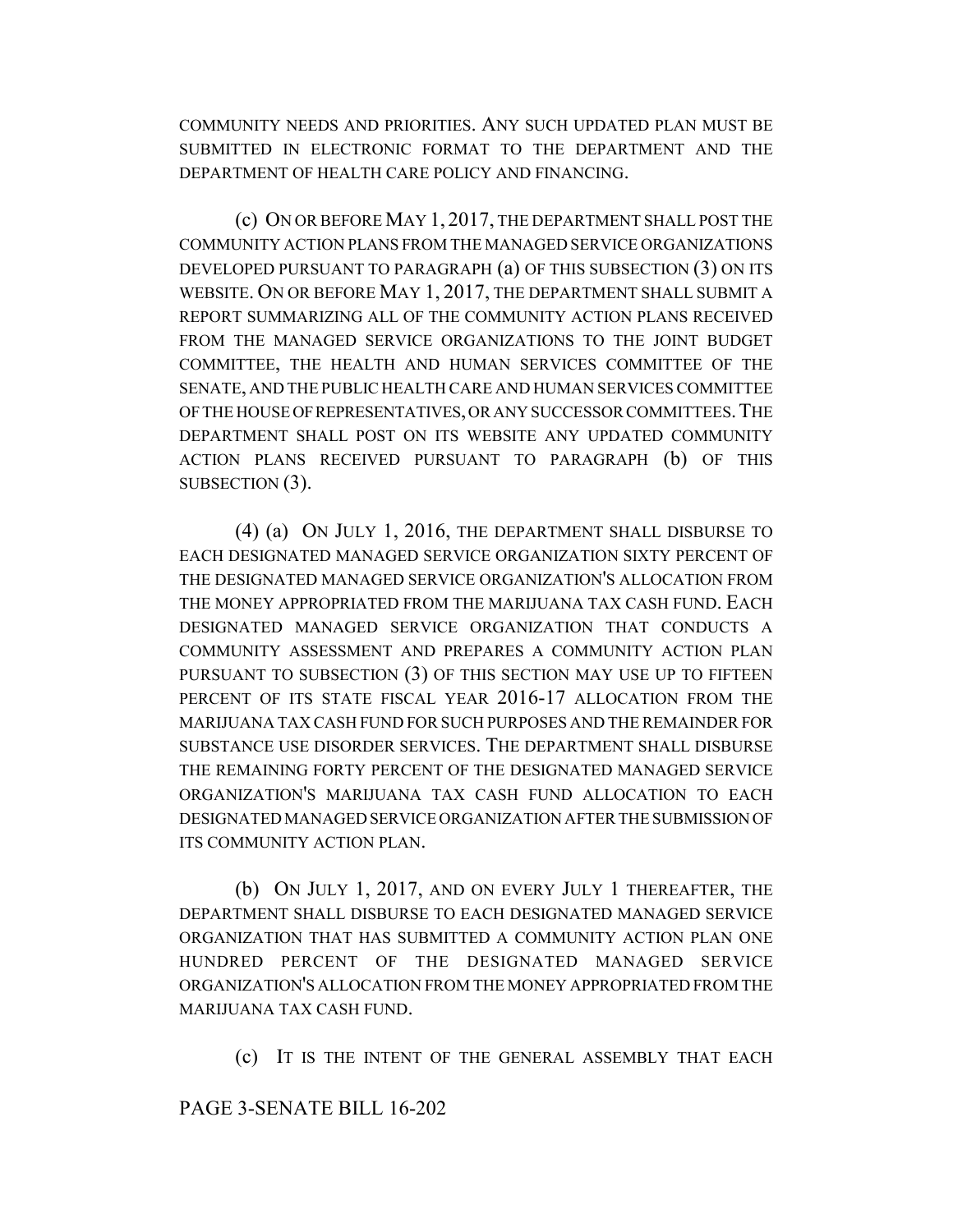DESIGNATED MANAGED SERVICE ORGANIZATION USE MONEY ALLOCATED TO IT FROM THE MARIJUANA TAX CASH FUND TO COVER EXPENDITURES FOR SUBSTANCE USE DISORDER SERVICES THAT ARE NOT OTHERWISE COVERED BY PUBLIC OR PRIVATE INSURANCE. EXCEPT AS PROVIDED IN PARAGRAPH (a) OF THIS SUBSECTION (4), EACH MANAGED SERVICE ORGANIZATION MAY USE ITS ALLOCATION FROM THE MARIJUANA TAX CASH FUND TO IMPLEMENT ITS COMMUNITY ACTION PLAN AND INCREASE ACCESS TO SUBSTANCE USE DISORDER SERVICES FOR POPULATIONS IN NEED OF SUCH SERVICES THAT ARE WITHIN ITS GEOGRAPHIC REGION.

(d) (I) FOR STATE FISCAL YEAR 2016-17, AND EACH STATE FISCAL YEAR THEREAFTER, THE DEPARTMENT SHALL ALLOCATE MONEY THAT IS ANNUALLY APPROPRIATED TO IT FROM THE MARIJUANA TAX CASH FUND TO THE DESIGNATED MANAGED SERVICE ORGANIZATIONS BASED ON THE DEPARTMENT'S ALLOCATION OF THE FEDERAL SUBSTANCE ABUSE PREVENTION AND TREATMENT BLOCK GRANT TO GEOGRAPHICAL AREAS FOR THE SAME STATE FISCAL YEAR.

(II) FOR STATE FISCAL YEAR 2017-18 AND EACH FISCAL YEAR THEREAFTER, THE DEPARTMENT SHALL MODIFY THE ALLOCATION METHODOLOGY SET FORTH IN SUBPARAGRAPH (I) OF THIS PARAGRAPH (d) IF THE DESIGNATED MANAGED SERVICE ORGANIZATIONS RECOMMEND, BY CONSENSUS, A CHANGE.ANY SUCH RECOMMENDATION MUST BE SUBMITTED TO THE DEPARTMENT BY FEBRUARY 28 PRIOR TO THE STATE FISCAL YEAR IN WHICH THE CHANGE WOULD APPLY.

(5) (a) ON OR BEFORE SEPTEMBER 1, 2017, AND ON OR BEFORE EACH SEPTEMBER 1 THEREAFTER, EACH DESIGNATED MANAGED SERVICE ORGANIZATION SHALL SUBMIT AN ANNUAL REPORT TO THE DEPARTMENT CONCERNING THE AMOUNT AND PURPOSE OF ACTUAL EXPENDITURES MADE USING MONEY FROM THE MARIJUANA TAX CASH FUND IN THE PREVIOUS STATE FISCAL YEAR. THE REPORT MUST CONTAIN A DESCRIPTION OF THE IMPACT OF THE EXPENDITURES ON ADDRESSING THE NEEDS THAT WERE IDENTIFIED IN THE INITIAL AND ANY SUBSEQUENT COMMUNITY ASSESSMENTS AND ACTION PLANS DEVELOPED PURSUANT TO SUBSECTION (3) OF THIS SECTION, AS WELL AS ANY OTHER REQUIREMENTS ESTABLISHED FOR THE CONTENTS OF THE REPORT BY THE DEPARTMENT.

(b) ON OR BEFORE FEBRUARY 1, 2017, AND ON OR BEFORE EACH FEBRUARY 1 THEREAFTER, EACH DESIGNATED MANAGED SERVICE

## PAGE 4-SENATE BILL 16-202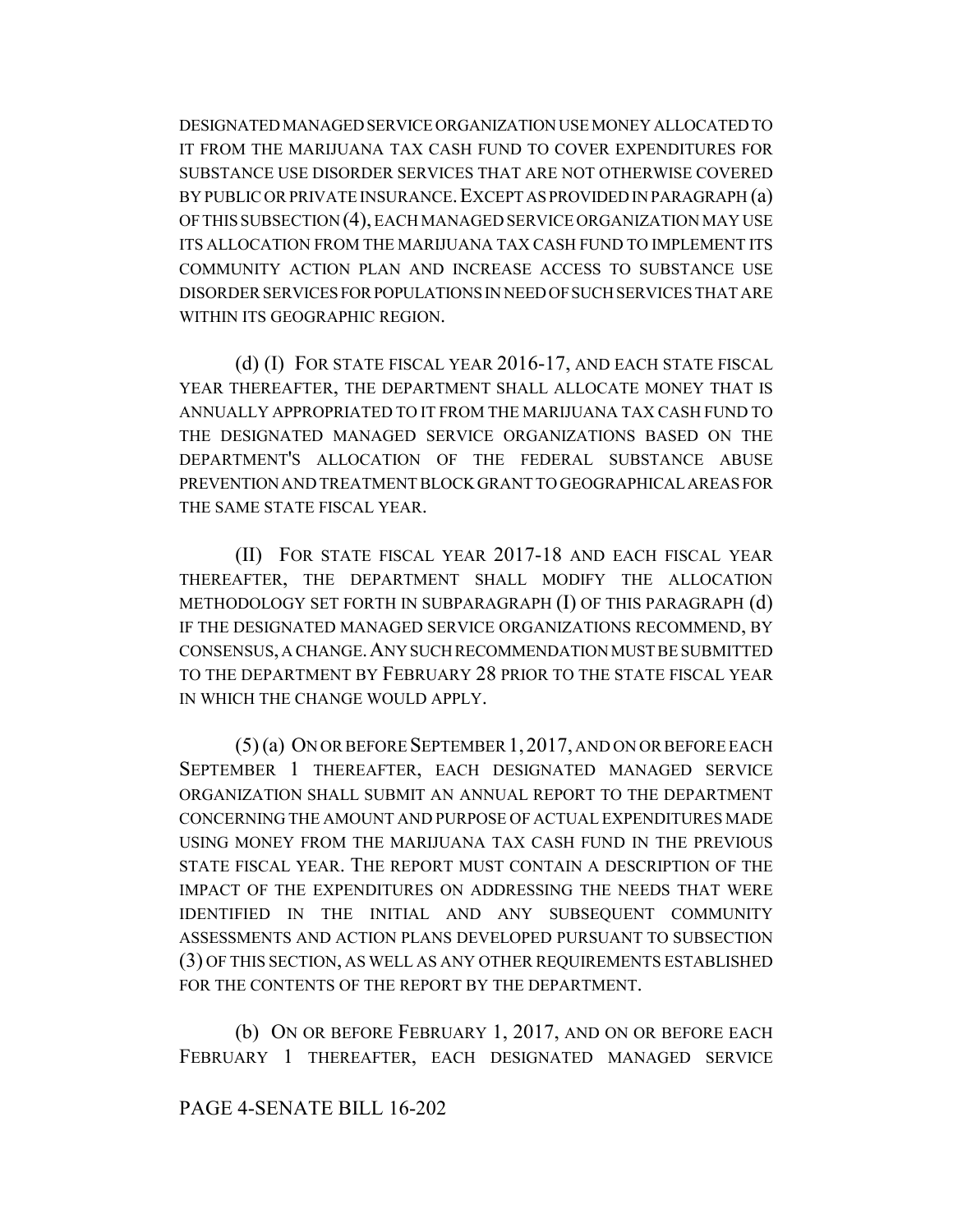ORGANIZATION SHALL SUBMIT TO THE DEPARTMENT A MID-YEAR REPORT CONCERNING ACTUAL EXPENDITURES FROM JULY 1 THROUGH DECEMBER 31.

(c) ON OR BEFORE NOVEMBER 1, 2020, THE DEPARTMENT, IN COLLABORATION WITH THE DESIGNATED MANAGED SERVICE ORGANIZATIONS, SHALL SUBMIT A REPORT TO THE JOINT BUDGET COMMITTEE AND THE JOINT HEALTH AND HUMAN SERVICES COMMITTEE, OR ANY SUCCESSOR COMMITTEES. THE REPORT MUST:

(I) SUMMARIZE EXPENDITURES MADE BY THE DESIGNATED MANAGED SERVICE ORGANIZATIONS USING MONEY MADE AVAILABLE PURSUANT TO THIS SECTION FOR STATE FISCAL YEARS 2016-17, 2017-18, 2018-19, AND 2019-20;

(II) DESCRIBE THE IMPACT THE EXPENDITURES HAVE HAD ON INCREASING STATEWIDE ACCESS TO EFFECTIVE SUBSTANCE USE DISORDER SERVICES; AND

(III) INCLUDE ANY RECOMMENDATIONS TO STRENGTHEN OR IMPROVE THE PROGRAM.

(6) (a) ON OR BEFORE NOVEMBER 1, 2016, THE DEPARTMENT SHALL ENTER INTO A CONTRACT WITH AN EVALUATION CONTRACTOR TO STUDY THE EFFECTIVENESS OF INTENSIVE RESIDENTIAL TREATMENT OF SUBSTANCE USE DISORDERS PROVIDED THROUGH MANAGED SERVICE ORGANIZATIONS. THE DEPARTMENT AND THE DEPARTMENT OF HEALTH CARE POLICY AND FINANCING SHALL COLLABORATE WITH THE EVALUATION CONTRACTOR ON THE DESIGN OF THE EVALUATION SO THAT THE DATA AND ANALYSES WILL BE OF MAXIMUM BENEFIT FOR EVALUATING WHETHER THE MEDICAID BEHAVIORAL HEALTH BENEFIT SHOULD BE EXPANDED TO INCLUDE INTENSIVE RESIDENTIAL TREATMENT FOR SUBSTANCE USE DISORDERS.

(b) PRIOR TO ENTERING INTO A CONTRACT FOR THE EVALUATION OF INTENSIVE RESIDENTIAL TREATMENT OF SUBSTANCE USE DISORDERS PROVIDED THROUGH MANAGED SERVICE ORGANIZATIONS, THE DEPARTMENT SHALL SEEK INPUT FROM MANAGED SERVICE ORGANIZATIONS AND RESIDENTIAL SUBSTANCE USE DISORDER TREATMENT PROVIDERS CONCERNING RELEVANT OUTCOME MEASURES TO BE USED BY THE EVALUATION CONTRACTOR IN THE STUDY.

## PAGE 5-SENATE BILL 16-202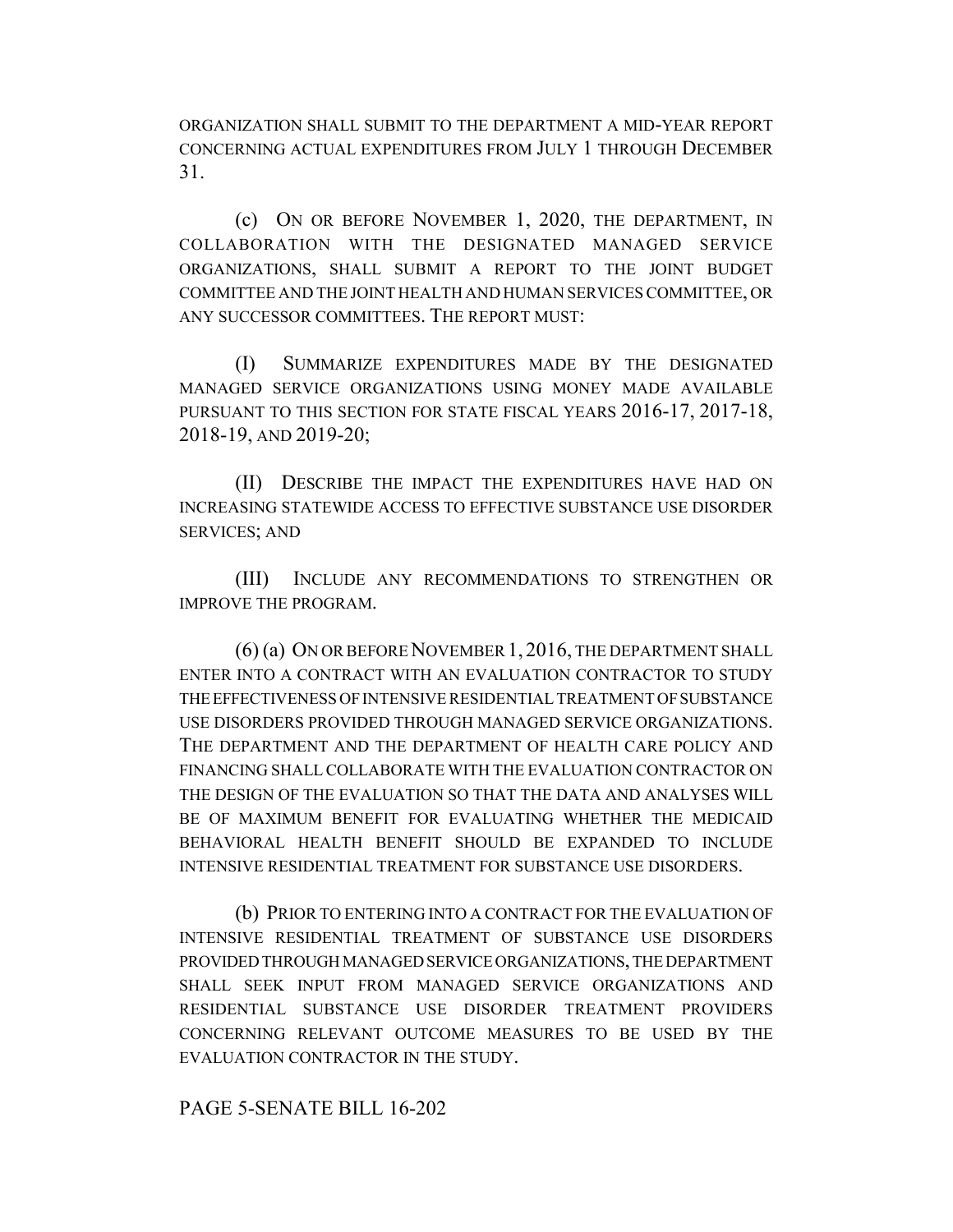(c) ON OR BEFORE FEBRUARY 1, 2019, THE DEPARTMENT SHALL SUBMIT A COPY OF THE EVALUATION CONTRACTOR'S FINAL REPORT TO THE JOINT BUDGET COMMITTEE, THE HEALTH AND HUMAN SERVICES COMMITTEE OF THE SENATE, AND THE PUBLIC HEALTH CARE AND HUMAN SERVICES COMMITTEE OF THE HOUSE OF REPRESENTATIVES, OR ANY SUCCESSOR COMMITTEES.

**SECTION 2.** In Colorado Revised Statutes, 39-28.8-501, **amend** (2) (b) (IV) introductory portion and (2) (b) (IV) (C) as follows:

**39-28.8-501. Marijuana tax cash fund - creation - distribution - repeal.** (2) (b) (IV) Subject to the limitation in subsection (5) of this section, the general assembly may annually appropriate any moneys MONEY in the fund for any fiscal year following the fiscal year in which they were received by the state for the following purposes:

(C) To treat AND PROVIDE RELATED SERVICES TO people with any type of substance-abuse disorder, especially SUBSTANCE USE DISORDER, INCLUDING those with co-occurring disorders, OR TO EVALUATE THE EFFECTIVENESS AND SUFFICIENCY OF SUBSTANCE USE DISORDER SERVICES;

**SECTION 3. Appropriation.** (1) For the 2016-17 state fiscal year, \$6,000,000 is appropriated to the department of human services. This appropriation is from the marijuana tax cash fund created in section 39-28.8-501 (1), C.R.S. To implement this act, the department may use this appropriation as follows:

(a) \$5,823,632 for distribution to managed service organizations pursuant to section 27-80-107.5 (4), C.R.S.;

(b) \$65,715 for personal services related to community behavioral health administration, which amount is based on an assumption that the department will require an additional 1.0 FTE;

(c) \$5,653 for operating expenses related to community behavioral health administration; and

(d) \$105,000 for an evaluation of the effectiveness of intensive residential substance use disorder treatment pursuant to section 27-80-107.5 (6), C.R.S.

PAGE 6-SENATE BILL 16-202